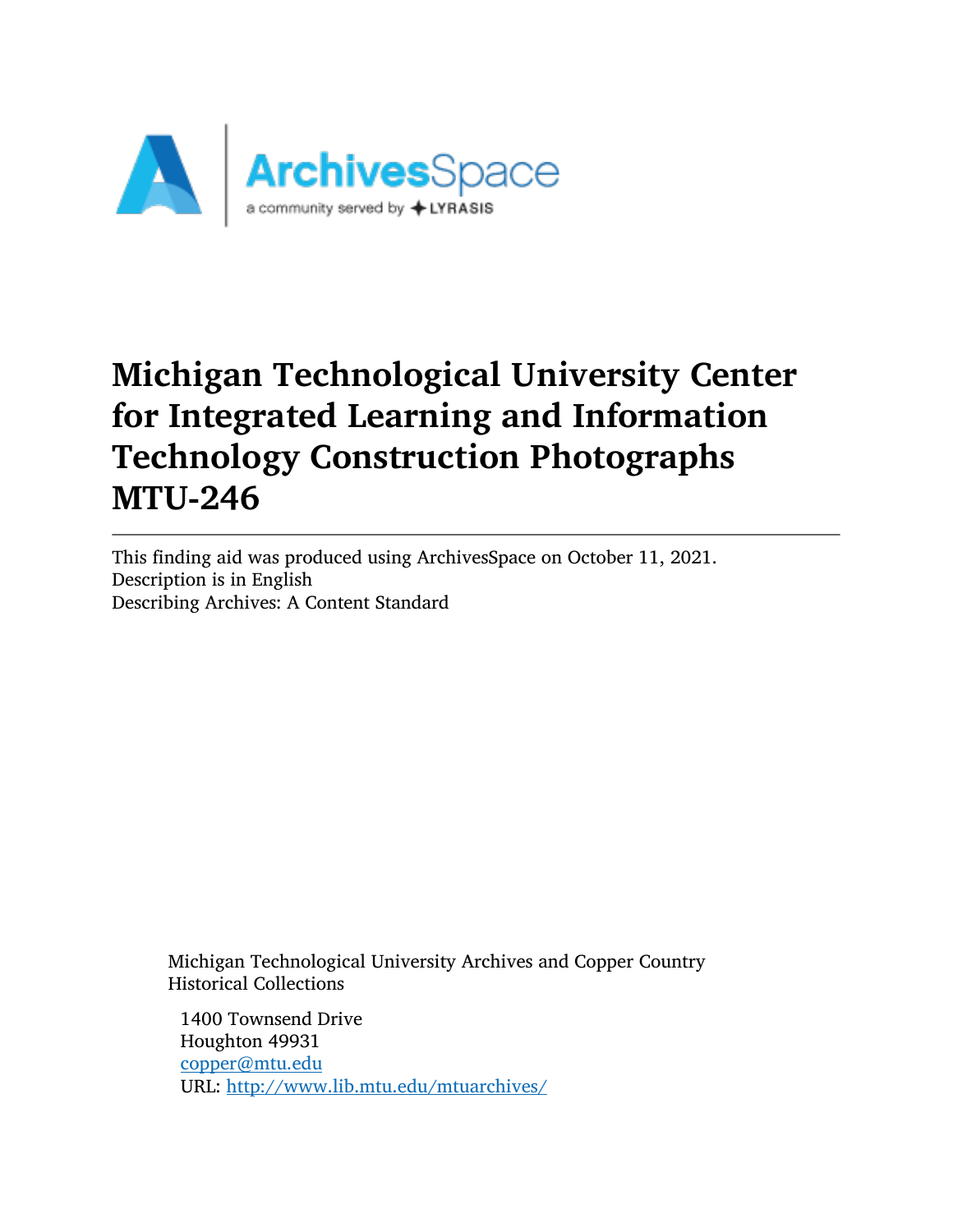# <span id="page-1-0"></span>**Table of Contents**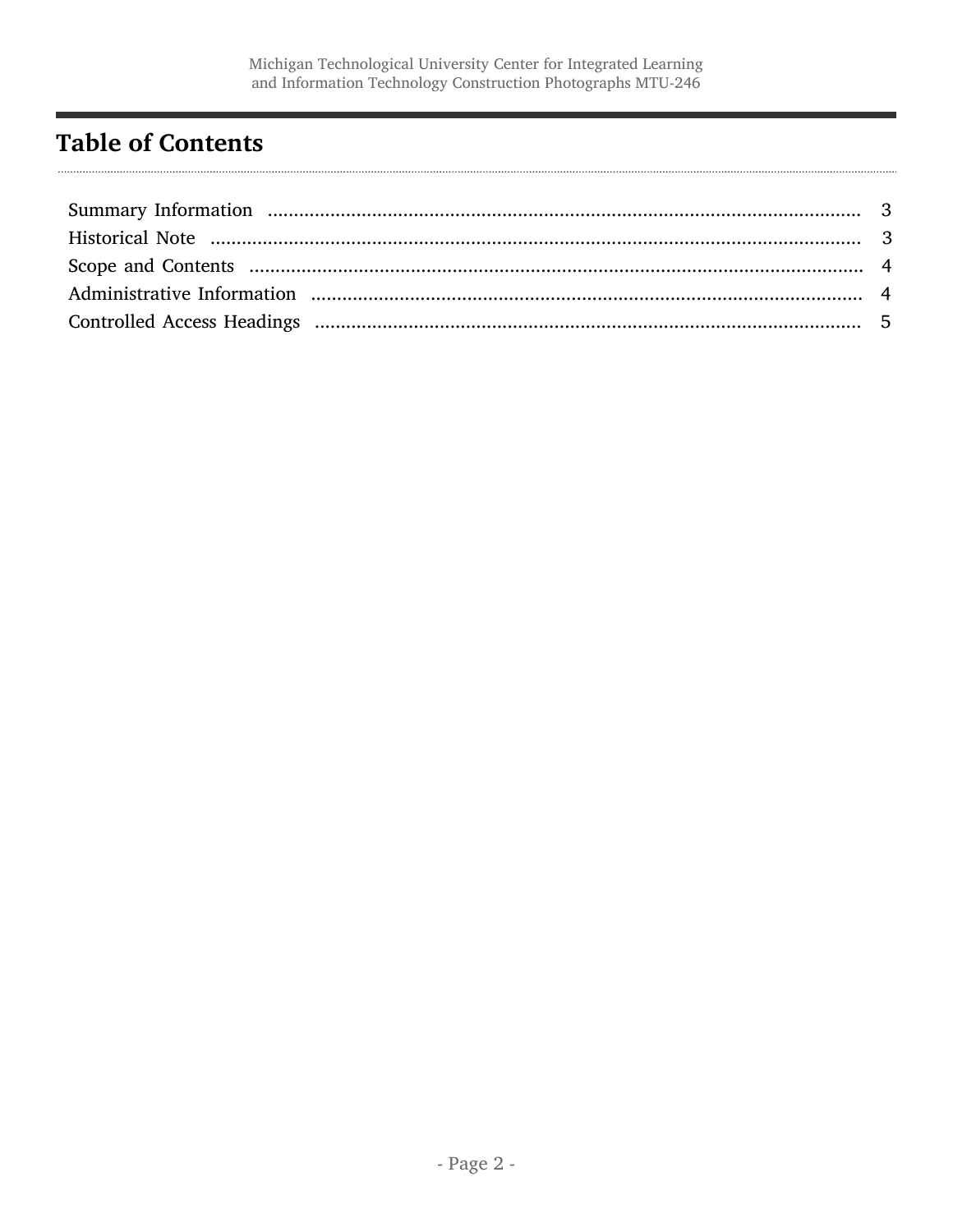#### <span id="page-2-0"></span>Summary Information

| <b>Repository:</b>                       | Michigan Technological University Archives and Copper<br><b>Country Historical Collections</b>                                                                                            |
|------------------------------------------|-------------------------------------------------------------------------------------------------------------------------------------------------------------------------------------------|
| Title:                                   | Michigan Technological University Center for Integrated<br>Learning and Information Technology construction photographs                                                                   |
| ID:                                      | <b>MTU-246</b>                                                                                                                                                                            |
| Date:                                    | 2003                                                                                                                                                                                      |
| Physical<br>Description:                 | 0.02 cubic feet 1 folder                                                                                                                                                                  |
| Language of the<br><b>Material:</b>      | English.                                                                                                                                                                                  |
| <b>Mixed Materials</b><br>$[sc_{box}]$ : | MTU <sub>2</sub>                                                                                                                                                                          |
| [folder]:                                | 38                                                                                                                                                                                        |
| Abstract:                                | Color photographs, approximately 2003, of construction and<br>renovation of the library, Rekhi Hall, and Advanced Technology<br>Development Complex at Michigan Technological University. |

#### Preferred Citation

MTU-246, Michigan Technological University Center for Integrated Learning and Information Technology Construction Photographs, Michigan Technological University Archives and Copper Country Historical Collections, Houghton, Michigan.

^ [Return to Table of Contents](#page-1-0)

## <span id="page-2-1"></span>Historical Note

In 2003, Michigan Technological University broke ground on a major campus construction project resulting in the erection of three new structures on the south side of central campus. In January 1999, planning for a Center for Integrated Learning and Information Technology began with initial plans calling for a renovation of Fisher Hall and the Michigan Tech Library; as well as added space for the computer science, mathematical science, and physics departments. In August 2001, the State of Michigan authorized the planning for a reduced version of the proposed project and in December 2001, the Detroit-based SmithGroup, Inc. was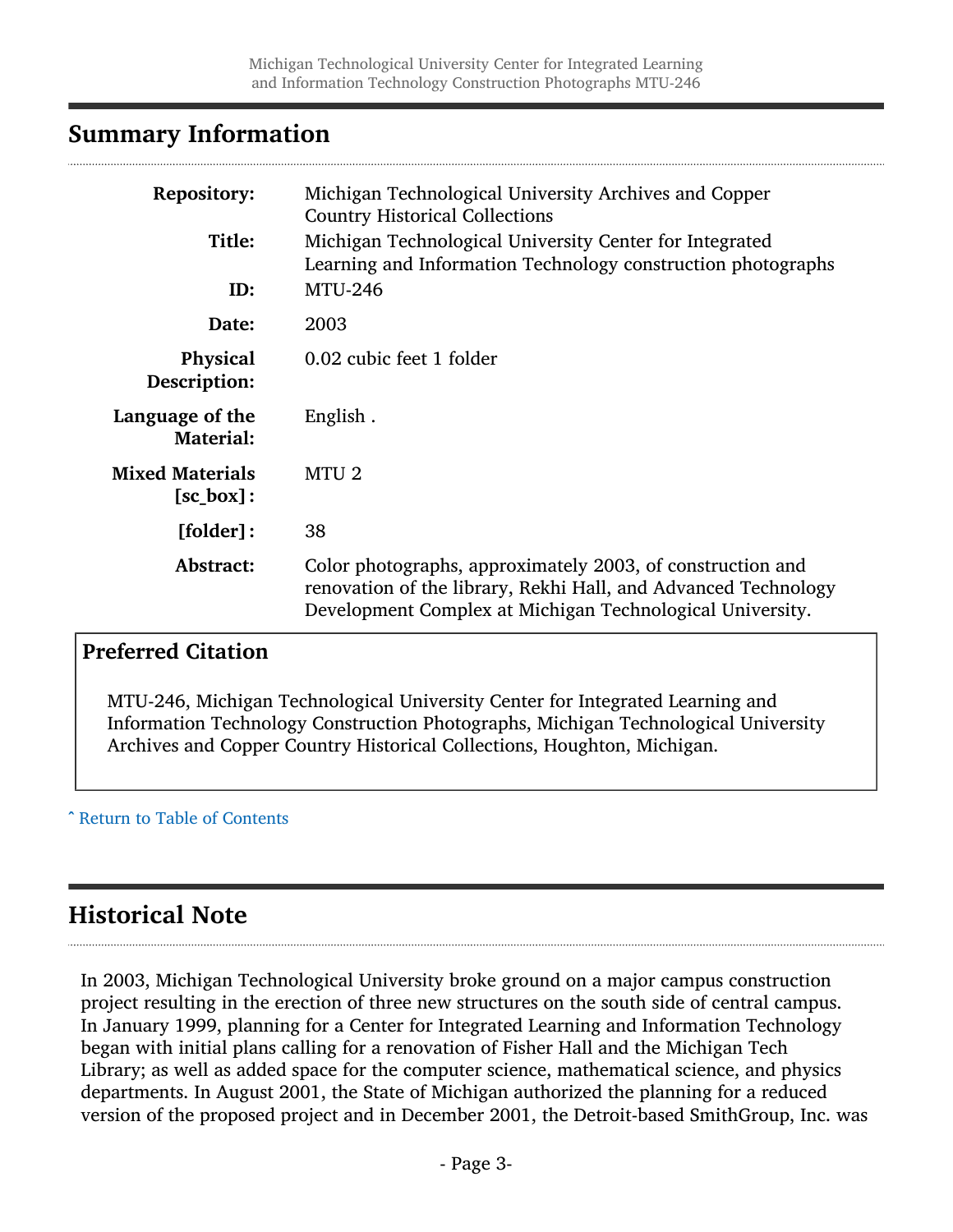Michigan Technological University Center for Integrated Learning

and Information Technology Construction Photographs MTU-246 selected as the primary architectural firm. Groundbreaking began in May 2003 and in 2005, Rekhi Computer Science Hall was formally dedicated and opened to the campus community.

The \$35-million facility was funded partially by the Ford Motor Company Fund, the U.S. Department of Commerce Economic Development Administration, John and Ruann Opie, and Kanwal and Ann Rekhi. The resulting structures include what is now the John and Ruann Opie Reading Room, the Kanwal and Ann Rekhi Computer Science Hall (generally referred to as Rekhi Hall), and the Advanced Technology Development Complex.

^ [Return to Table of Contents](#page-1-0)

#### <span id="page-3-0"></span>Scope and Contents

Color photographs, approximately 2003, of construction and renovation of the library, Rekhi Hall, and Advanced Technology Development Complex at Michigan Technological University. The collection includes sixty (60) color inkjet photographs of interior and exterior views of the construction sites on campus from October to December 2003. Each page includes the project title, bid number, construction company and architectural firm name; a photo number, date, and a brief description of the image.

^ [Return to Table of Contents](#page-1-0)

## <span id="page-3-1"></span>Administrative Information

#### Publication Statement

Michigan Technological University Archives and Copper Country Historical Collections

1400 Townsend Drive Houghton 49931 [copper@mtu.edu](mailto:copper@mtu.edu) URL: <http://www.lib.mtu.edu/mtuarchives/>

#### Conditions Governing Access

Available for use in the Michigan Technological University Archives and Copper Country Historical Collections.